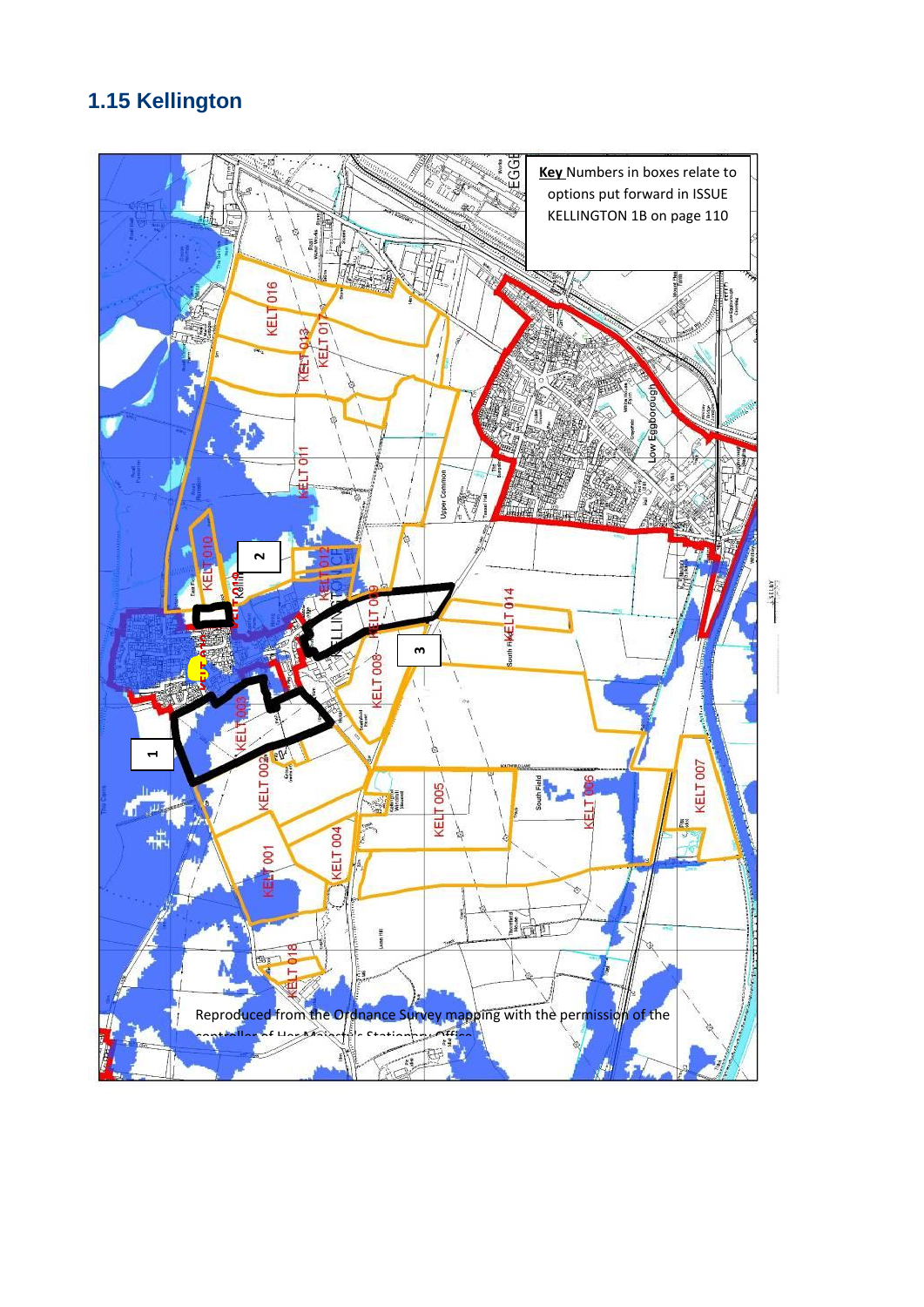# **Land South Of Lunn Lane, Kellington KELT 003**

**NGR: 454920 424736 Site Area: 13.64 ha Developable Area: 9.09 ha Settlement Hierarchy: Designated Service Village**

**SDC Yield Estimate: 318**



**Site Plan**

| <b>KEY ENVIRONMENTAL CONSTRAINTS</b> |                                                                                                                                                                                                                                                                                                                                                                                                                                                                                                                                                                                                                                                                                                                                                                 |      |  |  |  |
|--------------------------------------|-----------------------------------------------------------------------------------------------------------------------------------------------------------------------------------------------------------------------------------------------------------------------------------------------------------------------------------------------------------------------------------------------------------------------------------------------------------------------------------------------------------------------------------------------------------------------------------------------------------------------------------------------------------------------------------------------------------------------------------------------------------------|------|--|--|--|
| <b>Issue</b>                         | <b>Comments</b>                                                                                                                                                                                                                                                                                                                                                                                                                                                                                                                                                                                                                                                                                                                                                 | Flag |  |  |  |
| ALC/PDL/<br>Green Belt               | The site has a Grade 3 Agricultural Land Classification (ALC). The site is not within a<br>Greenbelt. Selby District Council (SDC) classifies the land as Greenfield and the current<br>land use is functioning arable agricultural. However due to Kellington's status as a<br>Designated Service Village it is viewed in the draft Core Strategy as a suitable settlement<br>type for limited Greenfield development.                                                                                                                                                                                                                                                                                                                                         |      |  |  |  |
| <b>Flood Risk</b>                    | The River Aire is located approximately 900-1000m to the north of the site. The majority of<br>the site is classified as being in Flood Zone 3b (the functional flood plain and, as such there<br>is a high risk of flooding. The SFRA indentifies that approximately 60% of the land within<br>Kellington (20.7ha) falls within Flood Zone 3a (high risk) and there is a history of other<br>sources of flooding, other than fluvial, in the area.                                                                                                                                                                                                                                                                                                             |      |  |  |  |
| Transport<br>Access                  | The nearest public transport facilities are the junction of Lunn Lane and Church Lane bus<br>stop, approximately 100-200m to the north of the. This stop is serviced by a bus route to<br>Ferrybridge and Pontefract, and Eggborough and Selby. A commuter service is also<br>available providing transport to Knottingly station, where it is possible to commute to Leeds.<br>The site is not connected to the highway.                                                                                                                                                                                                                                                                                                                                       |      |  |  |  |
| Community<br><b>Facilities</b>       | Kellington has multiple community facilities that including the following:<br>• Kellington Post Office & Stores (approximately 200-300m to west the of the site);<br>• Red Lion Public House and Kellington Manor Hotel (approximately 200-300m to the north<br>east of the site);<br>• St Edmunds Church (approximately 200-300m to the south west of the site); and<br>• The Old Vicarage Hotel and the Parish Hall (approximately 300-400m to the south east of<br>the site).<br>Higher levels of services in Selby and Designated Service Village of Eggborough are easily<br>accessible via public transport. Kellington Primary School is approximately 400-500m to the<br>west of the site. SDC has identified the school as having additional capacity. |      |  |  |  |
| <b>Nature</b><br>Conservation        | There are no sites designated for nature conservation within a 1km of the site.                                                                                                                                                                                                                                                                                                                                                                                                                                                                                                                                                                                                                                                                                 |      |  |  |  |
| Heritage                             | The Church of St Edmund and the Church Yard is Grade II Listed and is adjacent to the<br>west of the site.                                                                                                                                                                                                                                                                                                                                                                                                                                                                                                                                                                                                                                                      |      |  |  |  |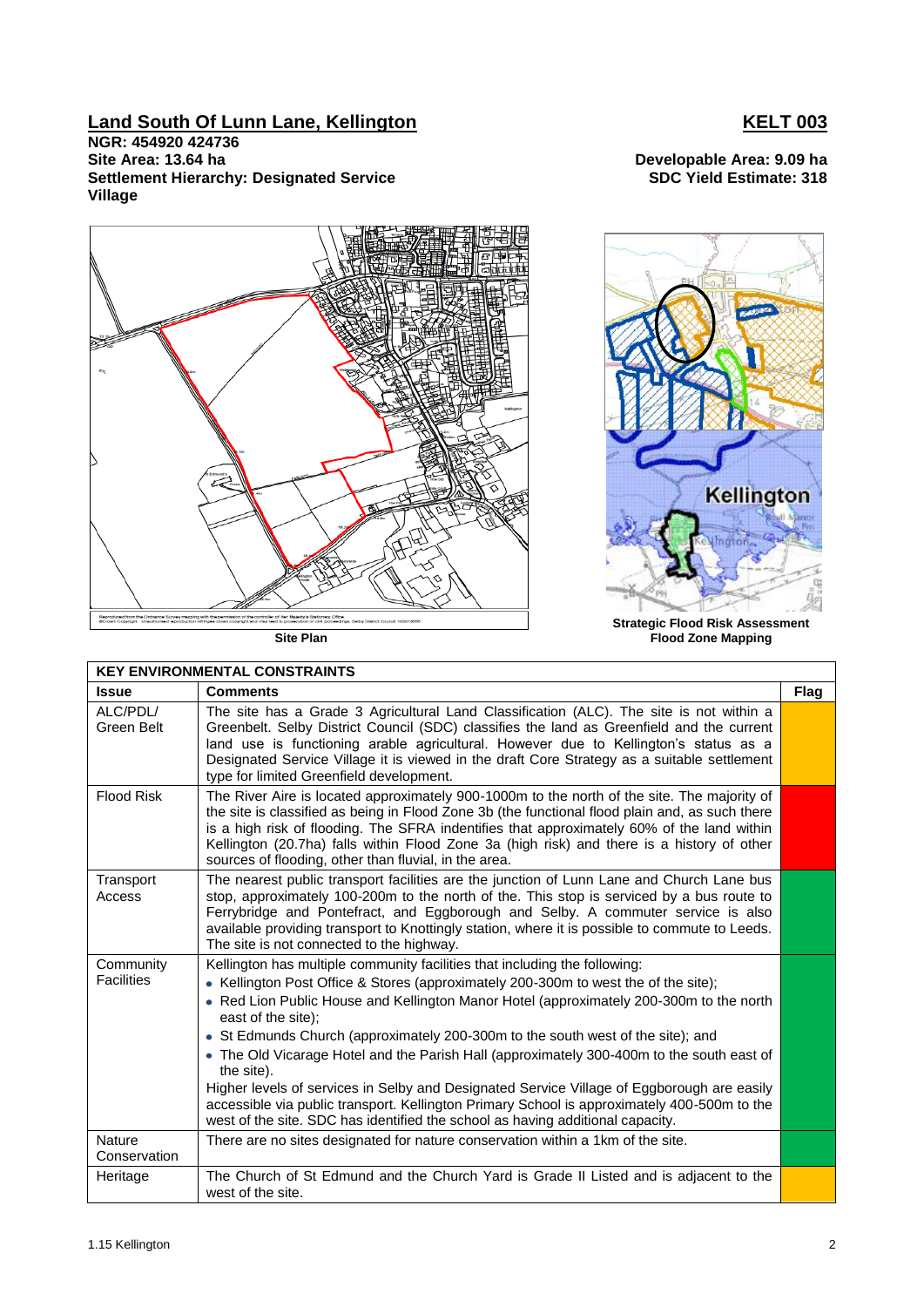### **SUSTAINABILITY APPRAISAL** Site Name: Land South of Lunn Lane, Kellington. Site Size: 9.09 ha site proposed for housing

| <b>SA OBJECTIVE</b>                                                                                                                                                                                                                                                           | <b>EFFECT</b>             | <b>COMMENTARY</b>                                                                                                                                                                                                                                                                                                                                                                                                                                                                                                                                                                                                                                                                                                                                                                                                                                                                                                                                                                                                                                                                                                                                                                                                                                                                                                                                                                                                                                                                                                                                                                                                                                                                                                                |
|-------------------------------------------------------------------------------------------------------------------------------------------------------------------------------------------------------------------------------------------------------------------------------|---------------------------|----------------------------------------------------------------------------------------------------------------------------------------------------------------------------------------------------------------------------------------------------------------------------------------------------------------------------------------------------------------------------------------------------------------------------------------------------------------------------------------------------------------------------------------------------------------------------------------------------------------------------------------------------------------------------------------------------------------------------------------------------------------------------------------------------------------------------------------------------------------------------------------------------------------------------------------------------------------------------------------------------------------------------------------------------------------------------------------------------------------------------------------------------------------------------------------------------------------------------------------------------------------------------------------------------------------------------------------------------------------------------------------------------------------------------------------------------------------------------------------------------------------------------------------------------------------------------------------------------------------------------------------------------------------------------------------------------------------------------------|
|                                                                                                                                                                                                                                                                               |                           | <b>ECONOMIC</b>                                                                                                                                                                                                                                                                                                                                                                                                                                                                                                                                                                                                                                                                                                                                                                                                                                                                                                                                                                                                                                                                                                                                                                                                                                                                                                                                                                                                                                                                                                                                                                                                                                                                                                                  |
| Good quality employment opportunities available to all<br>1.                                                                                                                                                                                                                  |                           |                                                                                                                                                                                                                                                                                                                                                                                                                                                                                                                                                                                                                                                                                                                                                                                                                                                                                                                                                                                                                                                                                                                                                                                                                                                                                                                                                                                                                                                                                                                                                                                                                                                                                                                                  |
| Will it encourage the development of<br>employment<br>economies<br>and<br>opportunities in those areas that have<br>suffered economic decline or with<br>above average unemployment levels?<br>Will it ensure employment opportunities<br>are accessible by public transport? | $\mathbf{r}$              | The residential development proposed is being allocated on a portion of active agricultural land. This could be in conflict<br>with the Selby District Council Draft Core Strategy (SDCDCS) 2010 that identifies agriculture being vulnerable due to<br>closure and redevelopment for housing.<br>Kellington is classified as a Designated Service Village, and provides a reasonable number of local employment<br>opportunities and due to the scale of the development there is the potential to stimulate the economy and employment<br>opportunities in Kellington.<br>This would accord with the SDCDCS 2010 objective to minimising the need to travel and commute in order to access<br>employment, especially in rural areas. In addition Kellington has good access to higher level services and employment<br>opportunities in Selby and Eggborough such as the Power Station. Therefore allocation of this site has the potential to<br>minimise the need to travel and commute via car, however development should encourage the use of sustainable<br>transport, such as car sharing and the use of the existing public transport. Due to the scale and location of the site, there is<br>the potential that additional strain would be put upon the existing public transport facilities. Therefore this could stimulate<br>either an improvement to the existing public transport facilities or additional provision of public transport services and/or<br>access to opportunities and facilities for all groups. Any development at the site should encourage sustainable modes of<br>transport such as car sharing and the use of the existing public transport and create environments attractive to non-car |
|                                                                                                                                                                                                                                                                               |                           | users (e.g. pedestrians and cyclists).                                                                                                                                                                                                                                                                                                                                                                                                                                                                                                                                                                                                                                                                                                                                                                                                                                                                                                                                                                                                                                                                                                                                                                                                                                                                                                                                                                                                                                                                                                                                                                                                                                                                                           |
|                                                                                                                                                                                                                                                                               |                           | <b>SOCIAL</b>                                                                                                                                                                                                                                                                                                                                                                                                                                                                                                                                                                                                                                                                                                                                                                                                                                                                                                                                                                                                                                                                                                                                                                                                                                                                                                                                                                                                                                                                                                                                                                                                                                                                                                                    |
| Education and training opportunities to build skills and capacities<br>З.                                                                                                                                                                                                     |                           |                                                                                                                                                                                                                                                                                                                                                                                                                                                                                                                                                                                                                                                                                                                                                                                                                                                                                                                                                                                                                                                                                                                                                                                                                                                                                                                                                                                                                                                                                                                                                                                                                                                                                                                                  |
| Will it ensure an adequate number of<br>school places within the district?                                                                                                                                                                                                    |                           | Kellington Primary School is approximately 400-500m to the west of the site. SDC has identified the school as having<br>additional capacity. SDC have identified a potential new school site/or extension to an existing school in the area, which is<br>deemed to have a 'green' suitability status according to SDC.<br>In addition, as the site is likely to be above the threshold of 15 dwellings or more within the adopted Developer<br>Contributions SPD, developer contributions would ensure that educational facilities would not be adversely impacted upon<br>by any new housing at this site.                                                                                                                                                                                                                                                                                                                                                                                                                                                                                                                                                                                                                                                                                                                                                                                                                                                                                                                                                                                                                                                                                                                      |
| Conditions and services to engender good health                                                                                                                                                                                                                               |                           |                                                                                                                                                                                                                                                                                                                                                                                                                                                                                                                                                                                                                                                                                                                                                                                                                                                                                                                                                                                                                                                                                                                                                                                                                                                                                                                                                                                                                                                                                                                                                                                                                                                                                                                                  |
| Will it improve equitable access to<br>health services (especially to groups of<br>people most excluded and in highest<br>need)?                                                                                                                                              | $2/-$                     | Information regarding the capacity to health services is currently unknown. The nearest medical service accepting patients<br>is Dr Brahma & Partners in Eggborough (according to NHS Choices) and is approximately 2km to the south of the site.<br>As the site is likely to be above the threshold of 15 dwellings or more within the adopted Developer Contributions SPD,<br>developer contributions would ensure that health care services would not be adversely impacted upon by any new housing<br>at this site.                                                                                                                                                                                                                                                                                                                                                                                                                                                                                                                                                                                                                                                                                                                                                                                                                                                                                                                                                                                                                                                                                                                                                                                                          |
| Culture, leisure and recreation activities available to all                                                                                                                                                                                                                   |                           |                                                                                                                                                                                                                                                                                                                                                                                                                                                                                                                                                                                                                                                                                                                                                                                                                                                                                                                                                                                                                                                                                                                                                                                                                                                                                                                                                                                                                                                                                                                                                                                                                                                                                                                                  |
| Will it increase provision of culture,<br>and<br>(CLR)<br>leisure<br>recreation<br>activities/venues?<br>Will it increase non-car based access<br>to CLR activities?<br>Will it address the shortfall in<br>recreational open space in the district?                          | $\boldsymbol{\mathsf{?}}$ | CLR facilities in close proximity to the site include an equipped play area (approximately 300-400m to the south east of the<br>site). Additional CLR facilities in Eggborough, including sports playing fields and equipped play areas, are easily accessible<br>via public transport. However, as bus services are provided only on Mondays to Saturday, development is unlikely to<br>increase non-car based access to CLR activities, unless additional local CLR facilities or public transport services are<br>provided.<br>Due to the scale of the development there is potential to address the shortfall of recreational open space in the district<br>through on site provision. A Public Rights of Way (PRoW) bisects the northern section of the site from the north east                                                                                                                                                                                                                                                                                                                                                                                                                                                                                                                                                                                                                                                                                                                                                                                                                                                                                                                                            |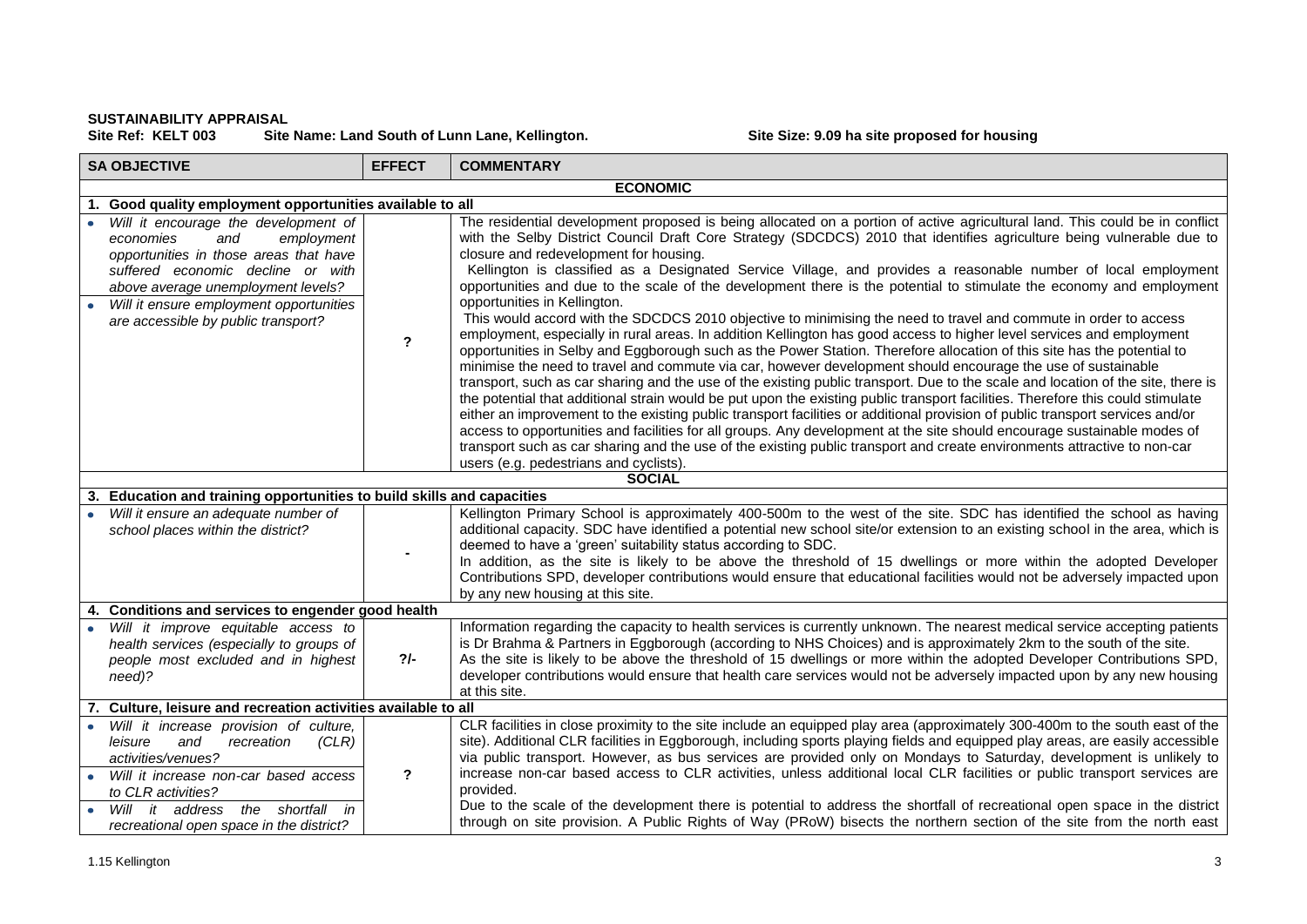| <b>SA OBJECTIVE</b>                                                                                                                                                                                                                                                                 | <b>EFFECT</b>  | <b>COMMENTARY</b>                                                                                                                                                                                                                                                                                                                                                                                                                                                                                                                                                                                                                                                                                                                                                                                                                                                                                            |
|-------------------------------------------------------------------------------------------------------------------------------------------------------------------------------------------------------------------------------------------------------------------------------------|----------------|--------------------------------------------------------------------------------------------------------------------------------------------------------------------------------------------------------------------------------------------------------------------------------------------------------------------------------------------------------------------------------------------------------------------------------------------------------------------------------------------------------------------------------------------------------------------------------------------------------------------------------------------------------------------------------------------------------------------------------------------------------------------------------------------------------------------------------------------------------------------------------------------------------------|
| Will it improve and extend the Public<br>Rights of Way and green infrastructure<br>corridors network by providing<br>recreation facilities for walkers, cyclists<br>and riders?                                                                                                     |                | corner to the western boundary.<br>As the site is likely to be above the threshold of 5 dwellings or more within the adopted Developer Contributions SPD,<br>developer contributions would help to ensure suitable provision of recreational facilities in the local area.                                                                                                                                                                                                                                                                                                                                                                                                                                                                                                                                                                                                                                   |
| 8. Quality housing available to everyone                                                                                                                                                                                                                                            |                |                                                                                                                                                                                                                                                                                                                                                                                                                                                                                                                                                                                                                                                                                                                                                                                                                                                                                                              |
| Will it provide appropriate housing for<br>local needs?<br>Will it increase the use of sustainable<br>design and sustainable<br>building<br>materials in construction?                                                                                                              | $\checkmark$   | In accordance with the results of Selby District Strategic Housing Market Assessment (SHMA) 2009, the site should be<br>providing the following: family housing (2, 3 and 4 bed houses) and bungalows due to their high demand throughout the<br>district; for village settings terraced housing should be provided instead of flats, with no 2.5 or 3 storey dwellings etc;<br>dwellings should respond to local demographic, for example more bungalows for elderly populations. The yield estimate for<br>this site exceeds five dwellings, thus in agreement with draft Core Strategy policy CP5 a suitable proportion of dwellings<br>must be allocated as affordable.<br>The draft Core Strategy includes several policies (including CP12 and CP16) which require high quality design, including<br>sustainable design and the use of sustainable building materials.                                 |
| 9. Local needs met locally                                                                                                                                                                                                                                                          |                |                                                                                                                                                                                                                                                                                                                                                                                                                                                                                                                                                                                                                                                                                                                                                                                                                                                                                                              |
| Will it support the vibrancy of town and<br>village centres?                                                                                                                                                                                                                        | ✓              | The site is in close proximity to the centre of Kellington. Therefore the site has the potential to support the vibrancy of<br>Kellington, and is unlikely to be isolated from the local community.                                                                                                                                                                                                                                                                                                                                                                                                                                                                                                                                                                                                                                                                                                          |
|                                                                                                                                                                                                                                                                                     |                | <b>ENVIRONMENTAL</b>                                                                                                                                                                                                                                                                                                                                                                                                                                                                                                                                                                                                                                                                                                                                                                                                                                                                                         |
| 10. A transport network which maximises access whilst minimising detrimental impacts                                                                                                                                                                                                |                |                                                                                                                                                                                                                                                                                                                                                                                                                                                                                                                                                                                                                                                                                                                                                                                                                                                                                                              |
| Will it reduce the need to travel by<br>increasing access to key resources and<br>services by means other than the car<br>(e.g. improving public transport)?<br>Will it improve access to opportunities<br>and facilities for all groups?<br>Will it make the transport/environment | $\blacksquare$ | The nearest public transport facilities are the junction of Lunn Lane and Church Lane bus stop, approximately 100-200m to<br>the north of the. This stop is serviced by a bus route to Ferrybridge and Pontefract, and Eggborough and Selby. A<br>commuter service is also available providing transport to Knottingly station, where it is possible to commute to Leeds.<br>Kellington is classified as a Designated Service Village and has reasonable local employment opportunities and facilities,<br>such as the local school and hotels. As a result, the need for commuting to neighbouring settlements or out commuting is<br>moderate but is adequately facilitated for by the existing public transport facilities. Therefore allocations of this site could<br>either stimulate an improvement to the existing public transport facilities or additional provision of public transport services. |
| attractive to non-car users<br>(e.g.<br>pedestrians and cyclists)?                                                                                                                                                                                                                  |                | However, residents may still need to travel by car to places of employment and to access services and facilities.                                                                                                                                                                                                                                                                                                                                                                                                                                                                                                                                                                                                                                                                                                                                                                                            |
| 11. A quality built environment and efficient land use patterns that make good use of previously developed sites, minimise travel and promote balanced development                                                                                                                  |                |                                                                                                                                                                                                                                                                                                                                                                                                                                                                                                                                                                                                                                                                                                                                                                                                                                                                                                              |
| Will it promote the development of<br>communities with accessible services,<br>employment,<br>and<br>shops<br>leisure<br>facilities                                                                                                                                                 |                | As aforementioned the site has adequate local services and access to higher level services in Eggborough and Selby.<br>Therefore has the potential to promote the development of communities with accessible services, employment, shops and<br>leisure facilities.<br>SDC classifies the land as Greenfield. The current land use is a functioning arable field; therefore allocation to this site is                                                                                                                                                                                                                                                                                                                                                                                                                                                                                                       |
| Will it ensure new development is well<br>designed and appropriate to its setting?<br>Will it encourage the development of<br><b>Brownfield sites?</b>                                                                                                                              |                | not encouraging the development on brownfield sites. However because of Kellington's status as a Designated Service<br>Village it is viewed as a suitable settlement in the draft Core Strategy for limited Greenfield development.<br>The draft Core Strategy includes several policies (including CP16) which require high quality design which is suitable to the<br>locality.                                                                                                                                                                                                                                                                                                                                                                                                                                                                                                                            |

## **12.Preserve, enhance and manage the character and appearance of archaeological sites, historic building, Conservation Areas, historic parks and gardens, battlefields**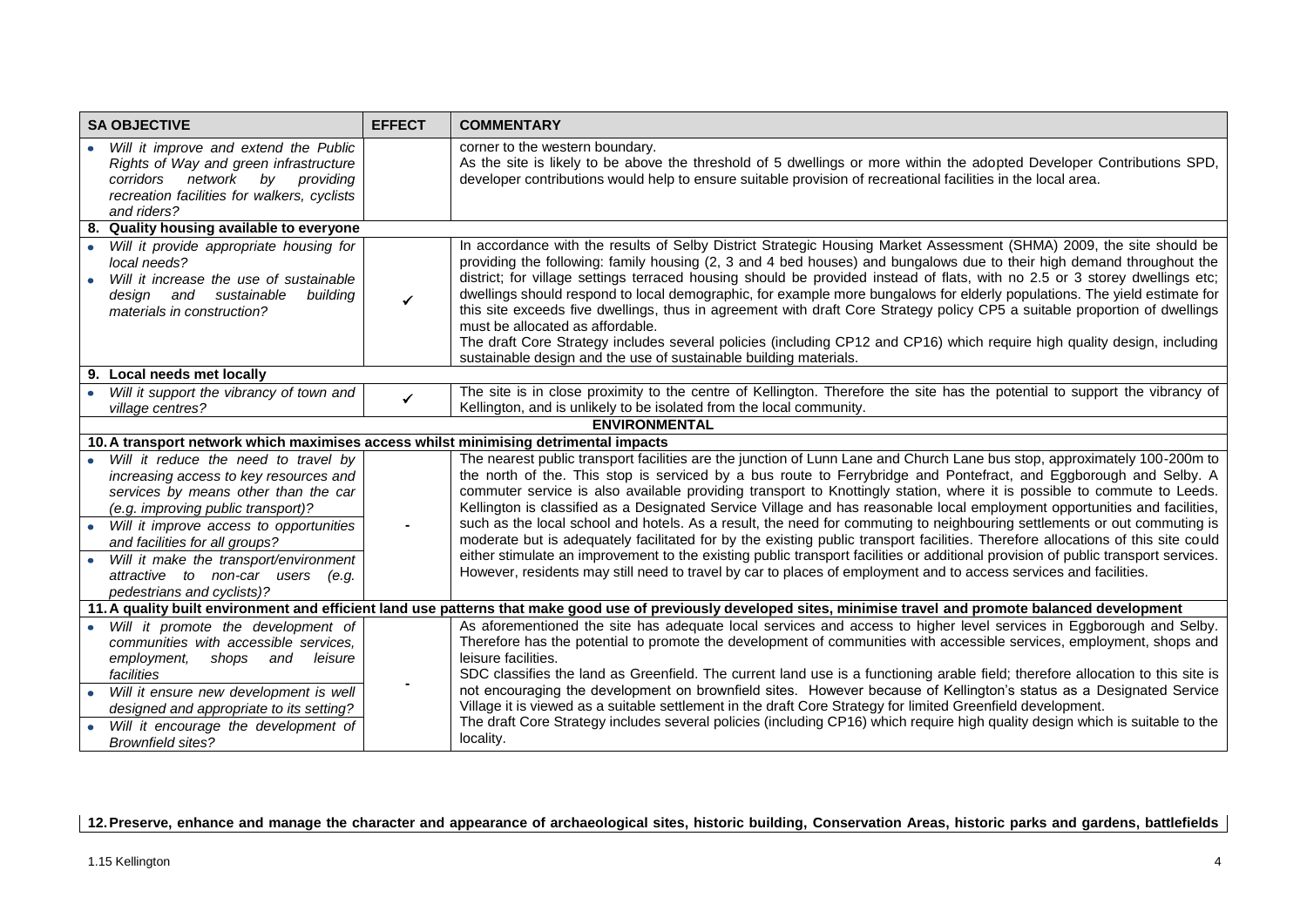| <b>SA OBJECTIVE</b>                                                                                                                                                                                                                                                                                                                                                                       | <b>EFFECT</b> | <b>COMMENTARY</b>                                                                                                                                                                                                                                                                                                                                                                                                                                                                                                                                                                                                                                                                |
|-------------------------------------------------------------------------------------------------------------------------------------------------------------------------------------------------------------------------------------------------------------------------------------------------------------------------------------------------------------------------------------------|---------------|----------------------------------------------------------------------------------------------------------------------------------------------------------------------------------------------------------------------------------------------------------------------------------------------------------------------------------------------------------------------------------------------------------------------------------------------------------------------------------------------------------------------------------------------------------------------------------------------------------------------------------------------------------------------------------|
| and other architectural and historically important features and areas and their settings                                                                                                                                                                                                                                                                                                  |               |                                                                                                                                                                                                                                                                                                                                                                                                                                                                                                                                                                                                                                                                                  |
| Will it preserve or enhance the<br>character, appearance or setting of<br>Conservation Areas, Listed Buildings<br>and structures or their settings, Historic<br>Parks and Gardens, archaeological<br>sites and their settings, Registered<br>Battlefields, buildings and townscapes,<br>distinctive historic landscapes and the<br>understanding<br>of<br>the<br>historic<br>environment? | $\mathbf{r}$  | The Grade II Listed The Church of St Edmund and associated Church Yard located adjacent to the site's western<br>boundary. Therefore any development at the site would need to consider the setting of the church.                                                                                                                                                                                                                                                                                                                                                                                                                                                               |
| 13. A bio-diverse and attractive natural environment                                                                                                                                                                                                                                                                                                                                      |               |                                                                                                                                                                                                                                                                                                                                                                                                                                                                                                                                                                                                                                                                                  |
| Will it protect and enhance existing<br>priority habitats and species and<br>provide for appropriate long-term<br>management of wildlife habitats?<br>Will it protect and enhance individual<br>features such as hedgerows, dry stone                                                                                                                                                     |               | The site is not situated in or in close proximity to a designated nature conservation area. The site has the potential for<br>wildlife due to the presence of hedgerows and trees that define the perimeter of the site. Draft Core Strategy Policy CP15<br>would seek to protect and enhance biodiversity. Any features of ecological value would therefore need to be taken into<br>consideration to minimise disruption/removal in accordance with the Core Strategy policy. In addition, opportunities for<br>ecological enhancement should be considered in any development proposals.<br>The development is not in close proximity (within 400m) to the District's rivers. |
| walls, ponds and trees?                                                                                                                                                                                                                                                                                                                                                                   |               |                                                                                                                                                                                                                                                                                                                                                                                                                                                                                                                                                                                                                                                                                  |
| Will it ensure urban fringe and rural<br>are protected<br>landscapes<br>and<br>enhanced for the benefits of all<br>residents and visitors and that<br>significant loss of landscape character<br>and quality is minimised?<br>Will it protect and enhance the District's                                                                                                                  |               |                                                                                                                                                                                                                                                                                                                                                                                                                                                                                                                                                                                                                                                                                  |
| rivers?                                                                                                                                                                                                                                                                                                                                                                                   |               |                                                                                                                                                                                                                                                                                                                                                                                                                                                                                                                                                                                                                                                                                  |
| 14. Minimal pollution levels                                                                                                                                                                                                                                                                                                                                                              |               |                                                                                                                                                                                                                                                                                                                                                                                                                                                                                                                                                                                                                                                                                  |
| Will it clean up contaminated land to<br>the appropriate standard?<br>Will it reduce air pollution from current<br>activities and the potential for such<br>pollution?                                                                                                                                                                                                                    |               | SDC hold no records of potential or known contamination/pollution. As a result the effect of the site on<br>contamination/pollution is unknown. Draft Core Strategy Policy CP16 requires new development to minimise pollution and<br>therefore any proposed development at this site would need to demonstrate that any potential air quality, water quality or<br>noise impacts are suitably mitigated to minimise any effects.<br>As stated above it is likely that any development on this site could create some traffic generation for residents accessing                                                                                                                 |
| Will it reduce water pollution from<br>current activities and the potential for<br>such pollution?<br>Will it reduce noise pollution from<br>current activities and the potential for<br>such pollution?                                                                                                                                                                                  | $\mathbf{r}$  | employment and other services. Therefore there could be associated air quality and noise effects.                                                                                                                                                                                                                                                                                                                                                                                                                                                                                                                                                                                |

**15.Reduce greenhouse gas emissions and a managed response to the effects of climate change**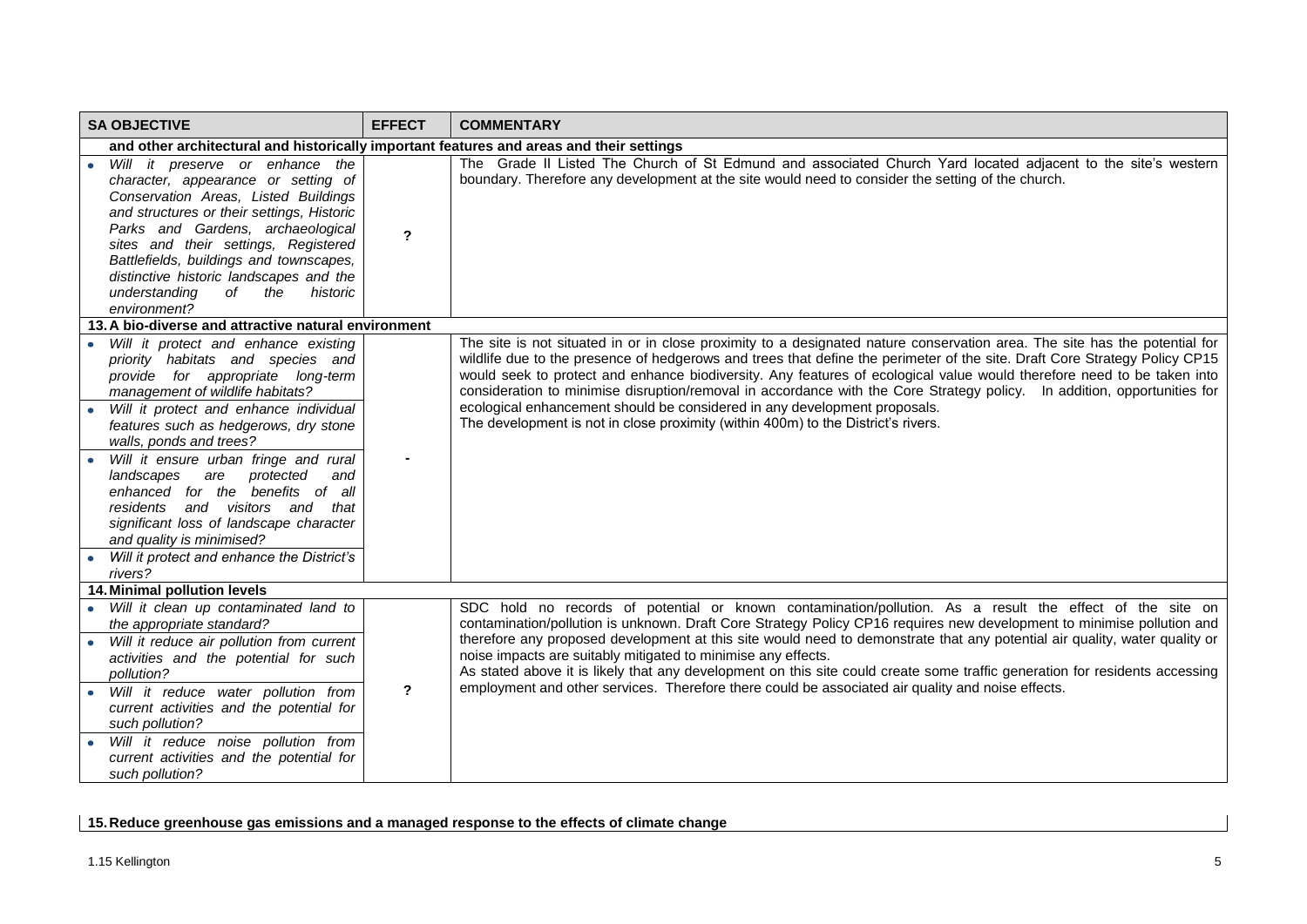| <b>SA OBJECTIVE</b>                                                                                                                                                                                                                                                                                                                                                                    | <b>EFFECT</b>         | <b>COMMENTARY</b>                                                                                                                                                                                                                                                                                                                                                                                                                                                                                                                                                                                                          |  |
|----------------------------------------------------------------------------------------------------------------------------------------------------------------------------------------------------------------------------------------------------------------------------------------------------------------------------------------------------------------------------------------|-----------------------|----------------------------------------------------------------------------------------------------------------------------------------------------------------------------------------------------------------------------------------------------------------------------------------------------------------------------------------------------------------------------------------------------------------------------------------------------------------------------------------------------------------------------------------------------------------------------------------------------------------------------|--|
| Will it reduce greenhouse<br>qas<br>$\bullet$<br>emissions from transport?<br>Will it reduce methane emissions from<br>agricultural, landfills and past and<br>present mining activities?<br>it reduce<br>greenhouse<br>Will<br>qas<br>emissions from domestic, commercial<br>and industrial sources?<br>Will it increase the amount of energy<br>from renewable sources<br>that<br>is | 2                     | Due to the sites size and location there is some potential for an increase in the greenhouse gas emissions from transport.<br>The development of the site would give rise to increase energy demands and associated greenhouse gas emissions.<br>The draft Core Strategy requires that developments of 10 dwellings or more provide 10% of their energy requirements from<br>decentralised low and zero carbon technologies. Other Core Strategy policies, including CP12 require high standards of<br>energy efficiency. If the development follows these policy requirements it would minimise greenhouse gas emissions. |  |
| generated and consumed<br>in<br>the<br>district?<br>16. Reduce the risk of flooding to people and property                                                                                                                                                                                                                                                                             |                       |                                                                                                                                                                                                                                                                                                                                                                                                                                                                                                                                                                                                                            |  |
|                                                                                                                                                                                                                                                                                                                                                                                        |                       |                                                                                                                                                                                                                                                                                                                                                                                                                                                                                                                                                                                                                            |  |
| Will it reduce risk from flooding?<br>Will it direct development away from<br>flood risk areas?                                                                                                                                                                                                                                                                                        | $\boldsymbol{\kappa}$ | The majority of the site is classified as being in Flood Zone 3b (the functional flood plain) so is at high risk of flooding and<br>may not be suitable for residential development. Allocation to this site would therefore not direct development away from<br>flood risk areas.                                                                                                                                                                                                                                                                                                                                         |  |
| Will it prevent development<br>in<br>inappropriate development in Flood<br>Zones?                                                                                                                                                                                                                                                                                                      |                       |                                                                                                                                                                                                                                                                                                                                                                                                                                                                                                                                                                                                                            |  |
| 17. Prudent and efficient use of resources                                                                                                                                                                                                                                                                                                                                             |                       |                                                                                                                                                                                                                                                                                                                                                                                                                                                                                                                                                                                                                            |  |
| Will it make efficient use of land<br>(appropriate density, protect good<br>agricultural land, use brownfield land in<br>preference to Greenfield?                                                                                                                                                                                                                                     | $\blacksquare$        | The site is not within a Greenbelt. Selby District Council (SDC) classifies the land as Greenfield and the current land use is<br>functioning Grade 3 arable, agricultural land. Therefore does not represent an efficient use of land in terms of encouraging<br>development on brownfield land.<br>According to SDC, the site is not situated in a Groundwater Protection Zone (GPZ). No additional information has been                                                                                                                                                                                                 |  |
| Will it ensure that new development<br>exists within the constraints of the<br>District's water resource?                                                                                                                                                                                                                                                                              |                       | provided regarding the Water Distribution Network (WDN) of the site.<br>Policy CP15 of the draft Core Strategy requires new development to minimise resource consumption, including water use.                                                                                                                                                                                                                                                                                                                                                                                                                             |  |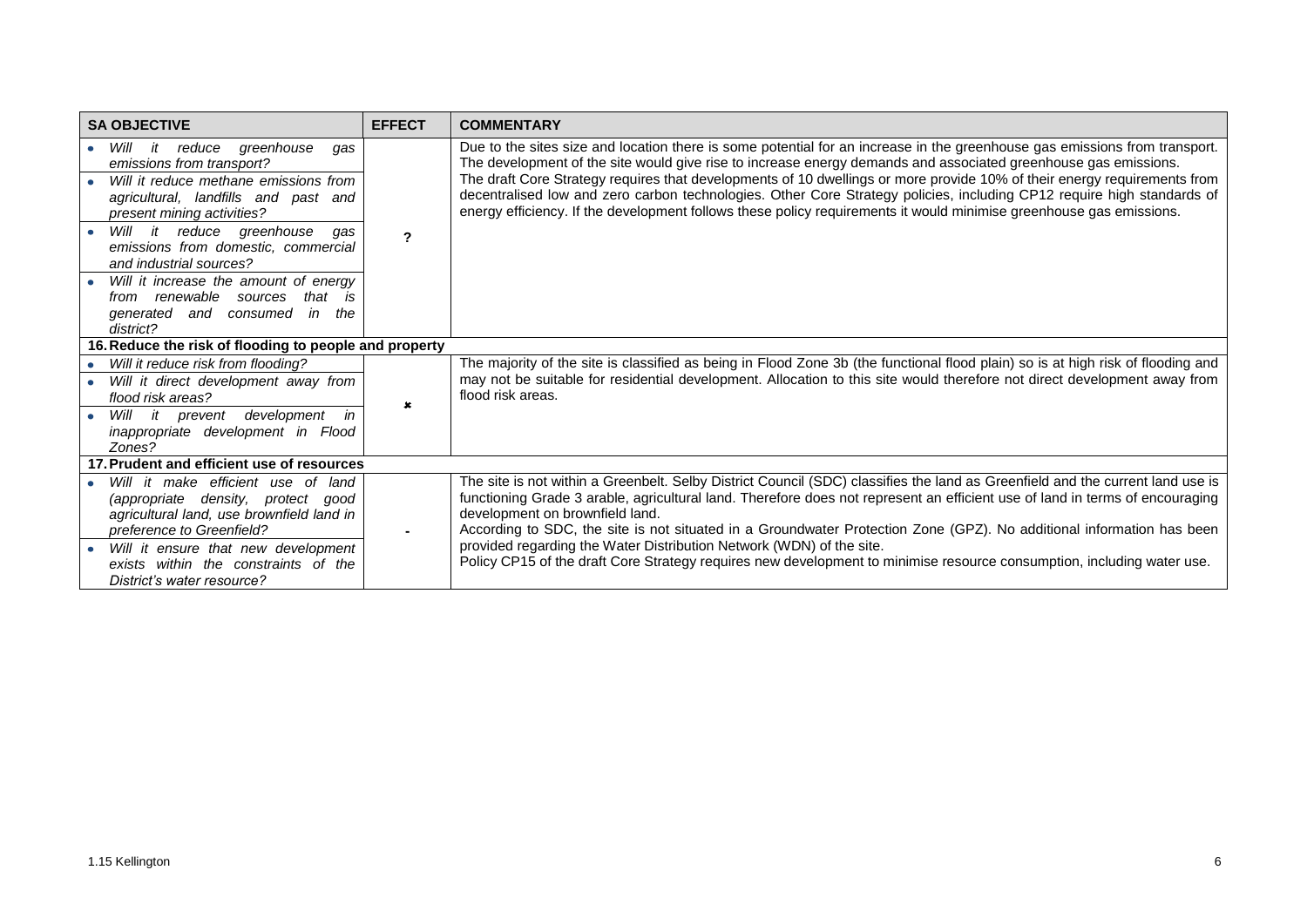# **Land at Southlands, Broach Lane, Kellington KELT 009**

# **NGR: 455371 424216 Site Area: 7.94 ha Developable Area: 7.94 ha Settlement Hierarchy: Service Village SDC Yield Estimate: 278**



**Site Plan**

### **KEY ENVIRONMENTAL CONSTRAINTS Issue Comments Flag** ALC/ PDL/ Green Belt The site has Grade 3 Agricultural Land Classification (ALC). The site is not within a Greenbelt. Selby District Council (SDC) classifies the land as Greenfield and the current land use is active, arable agricultural land. However, due to Kellington's status as a Service Village it is viewed in the draft Core Strategy as a suitable settlement type for limited Greenfield development. Flood Risk The River Aire is located approximately 1.5km to the north of the site. The majority of the site is classified as being in Flood Zone 1 so there is a low risk of flooding. **Transport** Access The nearest public transport facilities are the junction of Lunn Lane and Church Lane bus stop, approximately 400-500m to the north of the site. This stop is serviced by a bus route to Ferrybridge and Pontefract, and Eggborough and Selby. A commuter service is also available providing transport to Knottingly station, where it is possible to commute to Leeds. The site is not connected to the highway. **Community Facilities** Kellington has multiple community facilities that including the following: • Kellington Post Office & Stores (approximately 700-800m to north the of the site); • Red Lion Public House (approximately 800-900m to the north of the site); • Kellington Manor Hotel (approximately 400-500m to the north west of the site); • St Edmunds Church (approximately 600-700m to the north west of the site); The Old Vicarage Hotel (approximately 400-500m to the north of the site); and • Parish Hall (approximately 400-500m to the north of the site); Higher levels of services in the neighbouring principle settlement of Selby and Designated Service Village of Eggborough are easily accessible via public transport. Kellington Primary School is approximately 400-500m to the west of the site. SDC has identified the school as having additional capacity. **Nature Conservation** There are no sites designated for nature conservation within a 1km of the site. Heritage | The Church of St Edmund and the Church Yard is Grade II Listed and located

approximately 600-700m to the north west of the site.

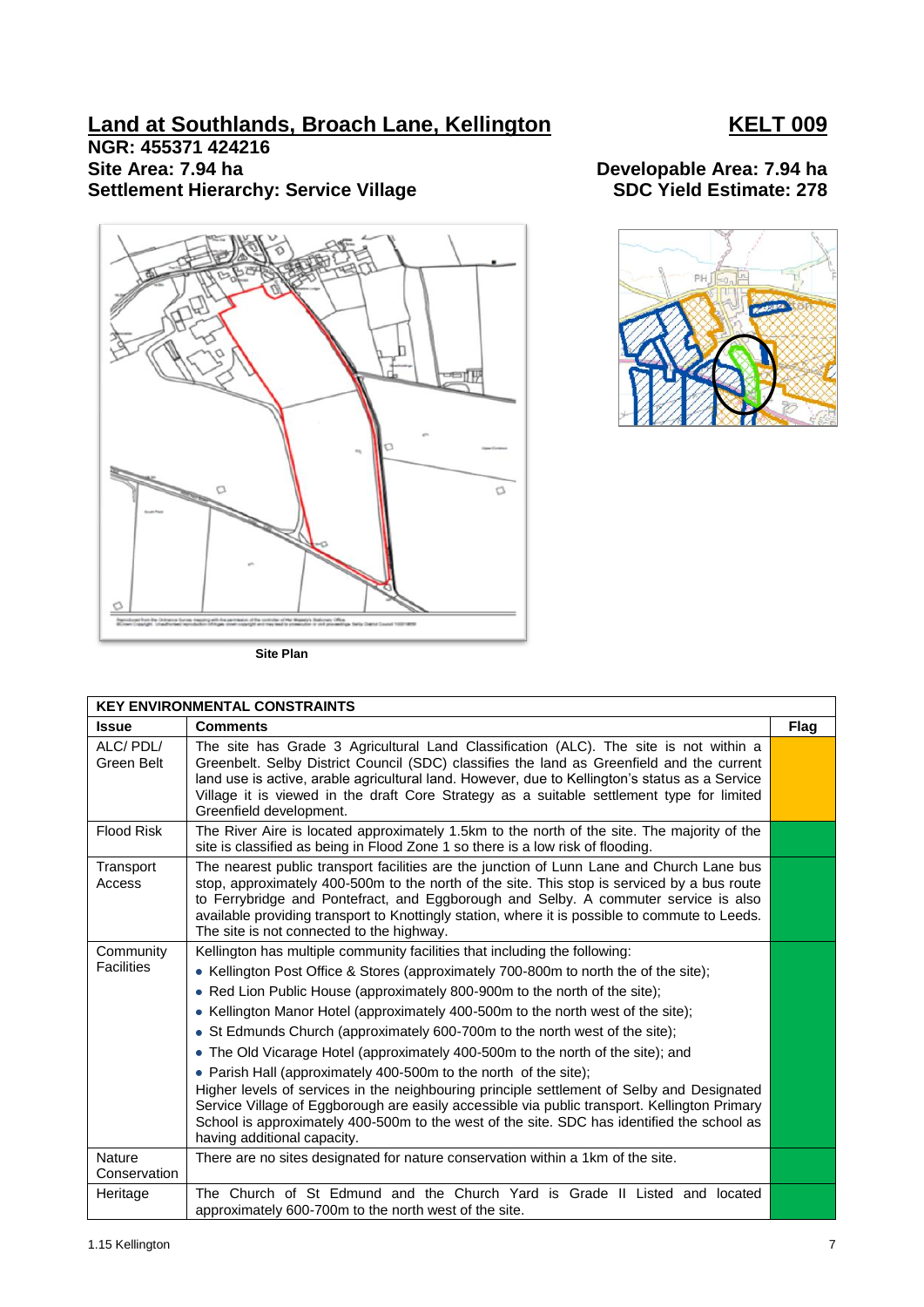## **SUSTAINABILITY APPRAISAL** Site Name: Land at Southlands, Broach Lane, Kellington. Site Size: 7.94ha site proposed for housing

| <b>SA OBJECTIVE</b>                                                                                                                                                                         | <b>EFFECT</b> | <b>COMMENTARY</b>                                                                                                                                                                                                                                                                                                                                                                                                                                                                                                                                                                                                                                                                                                                                                                                                                                                                                                                       |  |
|---------------------------------------------------------------------------------------------------------------------------------------------------------------------------------------------|---------------|-----------------------------------------------------------------------------------------------------------------------------------------------------------------------------------------------------------------------------------------------------------------------------------------------------------------------------------------------------------------------------------------------------------------------------------------------------------------------------------------------------------------------------------------------------------------------------------------------------------------------------------------------------------------------------------------------------------------------------------------------------------------------------------------------------------------------------------------------------------------------------------------------------------------------------------------|--|
|                                                                                                                                                                                             |               | <b>ECONOMIC</b>                                                                                                                                                                                                                                                                                                                                                                                                                                                                                                                                                                                                                                                                                                                                                                                                                                                                                                                         |  |
| Good quality employment opportunities available to all                                                                                                                                      |               |                                                                                                                                                                                                                                                                                                                                                                                                                                                                                                                                                                                                                                                                                                                                                                                                                                                                                                                                         |  |
| Will it encourage the development of<br>and<br>employment<br>economies<br>opportunities in those areas that have<br>suffered economic decline or with<br>above average unemployment levels? |               | The site is located on Grade 3 agricultural land. Although small, the loss of this land could have a negative effect on the<br>agricultural economy of the local area.<br>Due to the scale of the development there is the potential to stimulate the economy and employment opportunities in<br>Kellington. The Selby District Consultation Draft Core Strategy (SDCDCS) 2010 recognises the importance of minimising<br>the need to travel and commute in order to access employment, especially in rural areas. Kellington is classified as a                                                                                                                                                                                                                                                                                                                                                                                        |  |
| Will it ensure employment opportunities<br>are accessible by public transport?                                                                                                              | $-1$          | Designated Service Village and therefore has reasonable local employment opportunities, and access to higher level<br>services and employment opportunities in Selby and Eggborough including the Power Station. Therefore allocation of this<br>site has the potential to minimise the need to travel and commute via car, so is in accordance with the SDCDCS objective.<br>Due to the scale and location of the site, there is the potential that additional strain would be put upon the existing public<br>transport facilities. Therefore this could stimulate either an improvement to the existing public transport facilities or<br>additional provision of public transport services. Any development at the site should encourage sustainable modes of<br>transport such as car sharing and the use of the existing public transport and create environments attractive to non-car<br>users (e.g. pedestrians and cyclists). |  |
|                                                                                                                                                                                             |               | <b>SOCIAL</b>                                                                                                                                                                                                                                                                                                                                                                                                                                                                                                                                                                                                                                                                                                                                                                                                                                                                                                                           |  |
| 3. Education and training opportunities to build skills and capacities                                                                                                                      |               |                                                                                                                                                                                                                                                                                                                                                                                                                                                                                                                                                                                                                                                                                                                                                                                                                                                                                                                                         |  |
| Will it ensure an adequate number of<br>school places within the district?                                                                                                                  |               | Kellington Primary School is approximately 700-800m to the north east of the site. SDC has identified the school as having<br>additional capacity. SDC have identified a potential new school site/or extension to an existing school in the area, which is<br>deemed to have a 'green' suitability status according to SDC. In addition, as the site is likely to be above the threshold of<br>15 dwellings or more within the adopted Developer Contributions SPD, developer contributions would ensure that<br>educational facilities would not be adversely impacted upon by any new housing at this site.                                                                                                                                                                                                                                                                                                                          |  |
| 4. Conditions and services to engender good health                                                                                                                                          |               |                                                                                                                                                                                                                                                                                                                                                                                                                                                                                                                                                                                                                                                                                                                                                                                                                                                                                                                                         |  |
| Will it improve equitable access to<br>health services (especially to groups of<br>people most excluded and in highest<br>need)?                                                            | $2/-$         | Information regarding the capacity to health services is currently unknown. The nearest medical service accepting patients<br>is Dr Brahma & Partners in Eggborough (according to NHS Choices) and is approximately 1.2km to the south east of the<br>site. As the site is likely to be above the threshold of 15 dwellings or more within the adopted Developer Contributions<br>SPD, developer contributions would help to ensure that health care services would not be adversely impacted upon by any<br>new housing at this site.                                                                                                                                                                                                                                                                                                                                                                                                  |  |
| 7. Culture, leisure and recreation activities available to all                                                                                                                              |               |                                                                                                                                                                                                                                                                                                                                                                                                                                                                                                                                                                                                                                                                                                                                                                                                                                                                                                                                         |  |
| Will it increase provision of culture,<br>and<br>(CLR)<br>leisure<br>recreation<br>activities/venues?<br>Will it increase non-car based access                                              |               | CLR facilities in close proximity to the site include an equipped play area (approximately 400-500m to the north of the site).<br>Additional CLR facilities in Eggborough, including sports playing fields and equipped play areas, are easily accessible via<br>public transport. However, as bus services are provided only on Mondays to Saturday, allocation of this site is unlikely to<br>increase non-car based access to CLR activities, unless additional local CLR facilities or public transport services are                                                                                                                                                                                                                                                                                                                                                                                                                |  |
| to CLR activities?<br>Will it address<br>the shortfall in<br>$\bullet$<br>recreational open space in the district?                                                                          |               | provided.<br>Due, to the scale of the site there is potential to address the shortfall of recreational open space in the district. There are<br>no Public Rights of Way (PRoW) on site.                                                                                                                                                                                                                                                                                                                                                                                                                                                                                                                                                                                                                                                                                                                                                 |  |
| Will it improve and extend the Public<br>Rights of Way and green infrastructure                                                                                                             |               | As the site is likely to be above the threshold of 5 dwellings or more within the adopted Developer Contributions SPD,<br>developer contributions would help to ensure suitable provision of recreational facilities in the local area.                                                                                                                                                                                                                                                                                                                                                                                                                                                                                                                                                                                                                                                                                                 |  |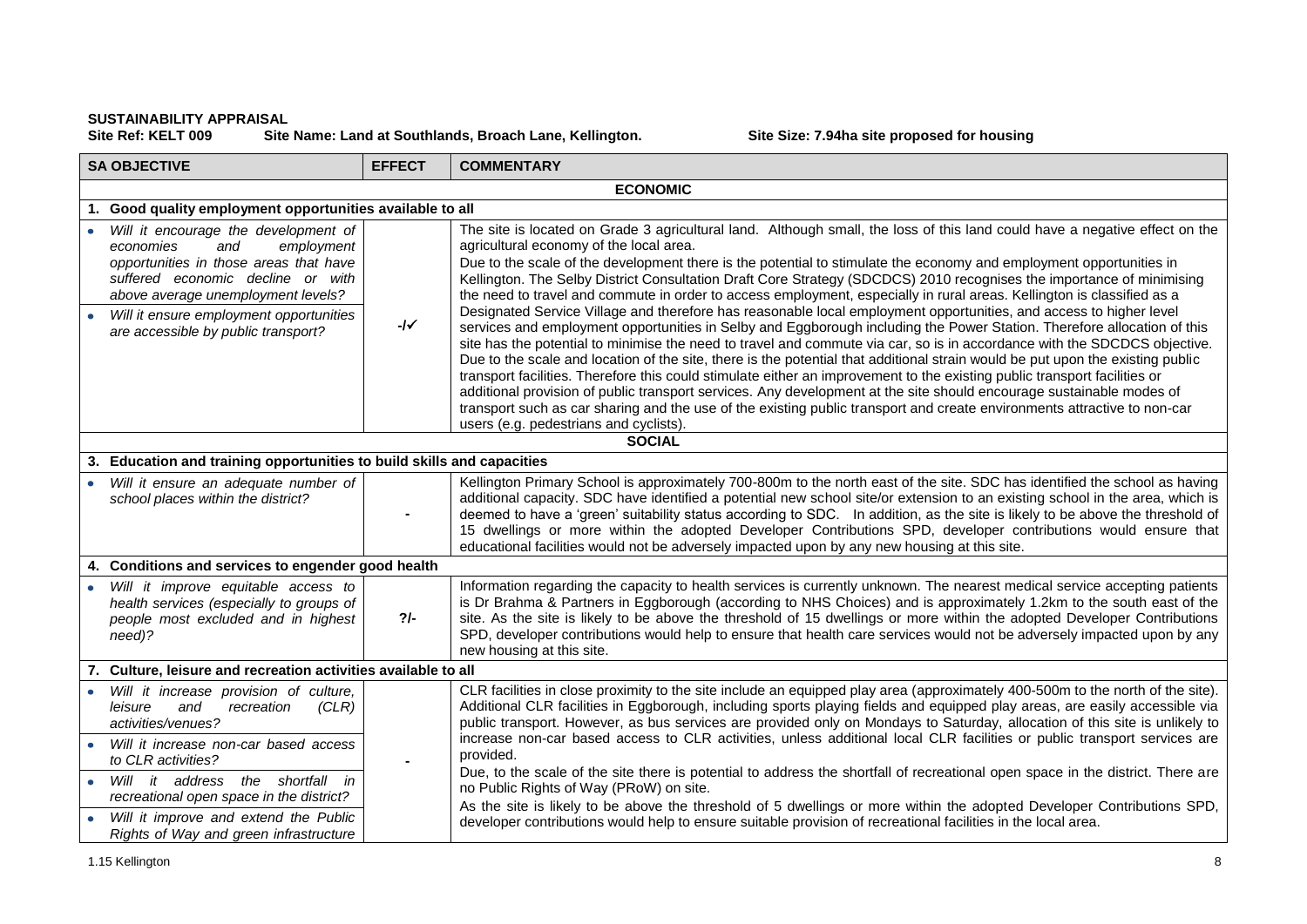| <b>SA OBJECTIVE</b>                                                                                                                                                                                                                                                                                                                                       | <b>EFFECT</b>  | <b>COMMENTARY</b>                                                                                                                                                                                                                                                                                                                                                                                                                                                                                                                                                                                                                                                                                                                                                                                                                                                                                                                                                                                                                                                                                                                                                                                                                                         |
|-----------------------------------------------------------------------------------------------------------------------------------------------------------------------------------------------------------------------------------------------------------------------------------------------------------------------------------------------------------|----------------|-----------------------------------------------------------------------------------------------------------------------------------------------------------------------------------------------------------------------------------------------------------------------------------------------------------------------------------------------------------------------------------------------------------------------------------------------------------------------------------------------------------------------------------------------------------------------------------------------------------------------------------------------------------------------------------------------------------------------------------------------------------------------------------------------------------------------------------------------------------------------------------------------------------------------------------------------------------------------------------------------------------------------------------------------------------------------------------------------------------------------------------------------------------------------------------------------------------------------------------------------------------|
| by providing<br>corridors<br>network<br>recreation facilities for walkers, cyclists<br>and riders?                                                                                                                                                                                                                                                        |                |                                                                                                                                                                                                                                                                                                                                                                                                                                                                                                                                                                                                                                                                                                                                                                                                                                                                                                                                                                                                                                                                                                                                                                                                                                                           |
| 8. Quality housing available to everyone                                                                                                                                                                                                                                                                                                                  |                |                                                                                                                                                                                                                                                                                                                                                                                                                                                                                                                                                                                                                                                                                                                                                                                                                                                                                                                                                                                                                                                                                                                                                                                                                                                           |
| • Will it provide appropriate housing for<br>local needs?<br>Will it increase the use of sustainable<br>design and sustainable<br>building<br>materials in construction?                                                                                                                                                                                  | $\checkmark$   | In accordance with the results of Selby District Strategic Housing Market Assessment (SHMA) 2009, the site should be<br>providing the following: family housing (2, 3 and 4 bed houses) and bungalows due to their high demand throughout the<br>district; for village settings terraced housing should be provided instead of flats, with no 2.5 or 3 storey dwellings etc;<br>dwellings should respond to local demographic, for example more bungalows for elderly populations. The yield estimate for<br>this site exceeds five dwellings, thus in agreement with draft Core Strategy policy CP5 a suitable proportion of dwellings<br>must be allocated as affordable.<br>The draft Core Strategy includes several policies (including CP12 and CP16) which require high quality design, including<br>sustainable design and the use of sustainable building materials.                                                                                                                                                                                                                                                                                                                                                                              |
| 9. Local needs met locally                                                                                                                                                                                                                                                                                                                                |                |                                                                                                                                                                                                                                                                                                                                                                                                                                                                                                                                                                                                                                                                                                                                                                                                                                                                                                                                                                                                                                                                                                                                                                                                                                                           |
| Will it support the vibrancy of town and<br>village centres?                                                                                                                                                                                                                                                                                              | $\checkmark$   | The site is on the outskirts of Kellington and Eggborough. Therefore could potentially be isolated from both communities.<br>However, because of the scale of the site it could provide enlivenment to both settlements.                                                                                                                                                                                                                                                                                                                                                                                                                                                                                                                                                                                                                                                                                                                                                                                                                                                                                                                                                                                                                                  |
|                                                                                                                                                                                                                                                                                                                                                           |                | <b>ENVIRONMENTAL</b>                                                                                                                                                                                                                                                                                                                                                                                                                                                                                                                                                                                                                                                                                                                                                                                                                                                                                                                                                                                                                                                                                                                                                                                                                                      |
| 10. A transport network which maximises access whilst minimising detrimental impacts                                                                                                                                                                                                                                                                      |                |                                                                                                                                                                                                                                                                                                                                                                                                                                                                                                                                                                                                                                                                                                                                                                                                                                                                                                                                                                                                                                                                                                                                                                                                                                                           |
| Will it reduce the need to travel by<br>increasing access to key resources and<br>services by means other than the car<br>(e.g. improving public transport)?<br>Will it improve access to opportunities<br>and facilities for all groups?<br>Will it make the transport/environment<br>attractive to non-car users<br>(e.g.<br>pedestrians and cyclists)? | $\blacksquare$ | The nearest public transport facilities are the junction of Lunn Lane and Church Lane bus stop, approximately 400-500m to<br>the north of the site. This stop is serviced by a bus route to Ferrybridge and Pontefract, and Eggborough and Selby. A<br>commuter service is also available providing transport to Knottingly station, where it is possible to commute to Leeds.<br>Kellington is classified as a Designated Service Village and therefore has reasonable local employment opportunities and<br>facilities, such as the local school and hotels. However, the need for commuting to neighbouring settlements or out<br>commuting remains moderate, and could potentially be strained by the site. Therefore allocation of this site could either<br>stimulate an improvement to the existing public transport facilities or additional provision of public transport services.<br>However, residents may still need to travel by car to places of employment and to access services and facilities. Any<br>development at the site should encourage sustainable modes of transport such as car sharing and the use of the existing<br>public transport and create environments attractive to non-car users (e.g. pedestrians and cyclists). |
| 11. A quality built environment and efficient land use patterns that make good use of previously developed sites, minimise travel and promote balanced development                                                                                                                                                                                        |                |                                                                                                                                                                                                                                                                                                                                                                                                                                                                                                                                                                                                                                                                                                                                                                                                                                                                                                                                                                                                                                                                                                                                                                                                                                                           |
| Will it promote the development of<br>communities with accessible services,<br>employment,<br>shops<br>and<br>leisure<br>facilities<br>Will it ensure new development is well<br>designed and appropriate to its setting?<br>Will it encourage the development of<br><b>Brownfield sites?</b>                                                             |                | As aforementioned the site has adequate local services and access to higher level services in Eggborough and Selby.<br>Therefore allocation of the site has the potential to promote the development of communities with accessible services,<br>employment, shops and leisure facilities.<br>SDC classifies the land as Greenfield. The current land use is Grade 3, active agricultural land; therefore allocation to this<br>site is not encouraging the development on brownfield sites. However, because of Kellington's status as a Designated<br>Service Village it is viewed as a suitable settlement in the draft Core Strategy for limited Greenfield development.<br>The draft Core Strategy includes several policies (including CP16) which require high quality design which is suitable to the<br>locality.                                                                                                                                                                                                                                                                                                                                                                                                                                |

# **12. Preserve, enhance and manage the character and appearance of archaeological sites, historic building, Conservation Areas, historic parks and gardens, battlefields**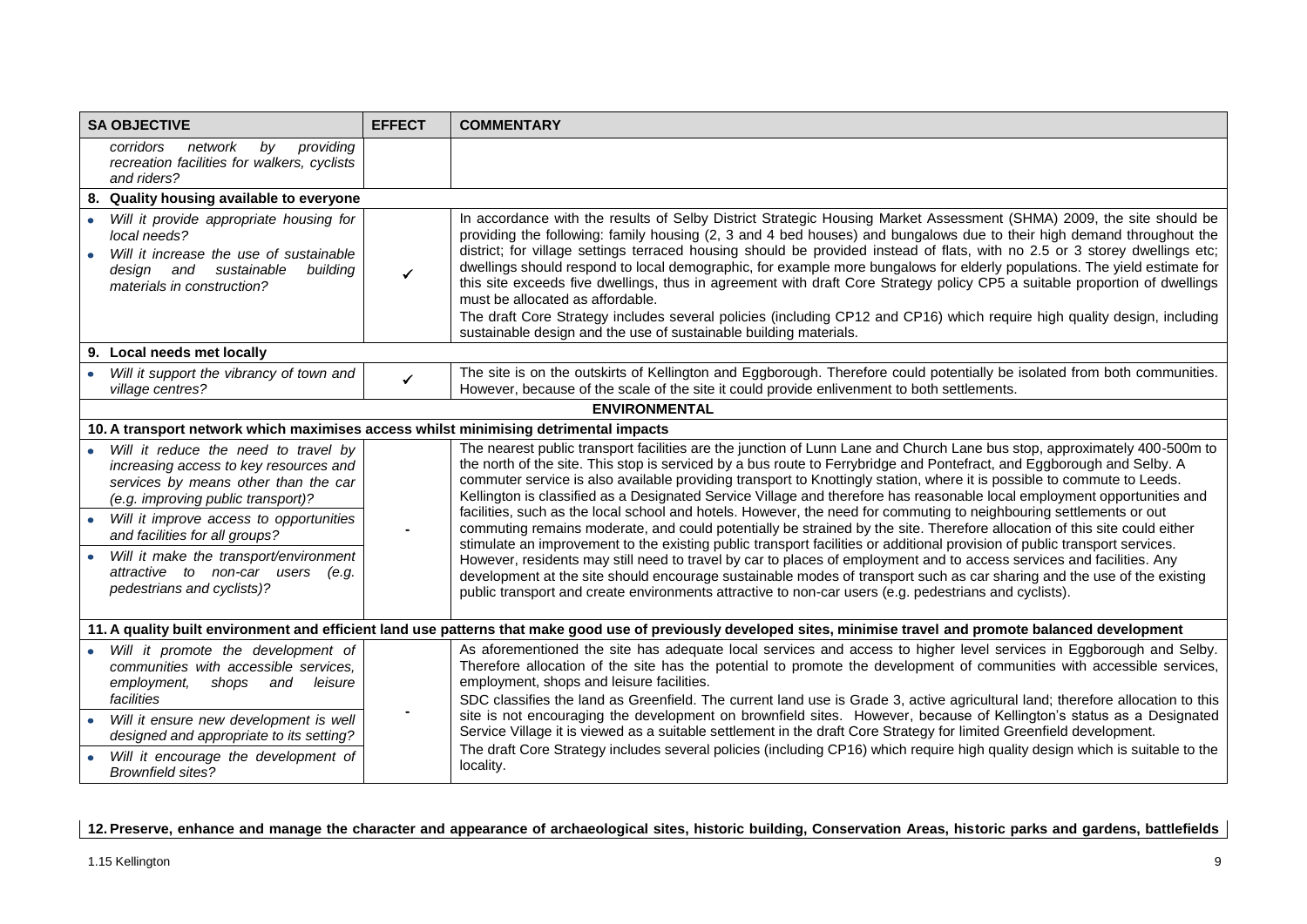| <b>SA OBJECTIVE</b>                                                                                                                                                                                                                                                                                                                                                                                                                                                                                                                                                  | <b>EFFECT</b> | <b>COMMENTARY</b>                                                                                                                                                                                                                                                                                                                                                                                                                                                                                                                                                                                                                                                                                                                                                                                                                                          |  |
|----------------------------------------------------------------------------------------------------------------------------------------------------------------------------------------------------------------------------------------------------------------------------------------------------------------------------------------------------------------------------------------------------------------------------------------------------------------------------------------------------------------------------------------------------------------------|---------------|------------------------------------------------------------------------------------------------------------------------------------------------------------------------------------------------------------------------------------------------------------------------------------------------------------------------------------------------------------------------------------------------------------------------------------------------------------------------------------------------------------------------------------------------------------------------------------------------------------------------------------------------------------------------------------------------------------------------------------------------------------------------------------------------------------------------------------------------------------|--|
| and other architectural and historically important features and areas and their settings                                                                                                                                                                                                                                                                                                                                                                                                                                                                             |               |                                                                                                                                                                                                                                                                                                                                                                                                                                                                                                                                                                                                                                                                                                                                                                                                                                                            |  |
| Will it preserve or enhance the<br>character, appearance or setting of<br>Conservation Areas, Listed Buildings<br>and structures or their settings, Historic<br>Parks and Gardens, archaeological<br>sites and their settings, Registered<br>Battlefields, buildings and townscapes,<br>distinctive historic landscapes and the<br>understanding<br>of the<br>historic<br>environment?                                                                                                                                                                               |               | The Church of St Edmund and the Church Yard is Grade II Listed and approximately 600-700m to the north west of the<br>site. Therefore the site is unlikely to have any impact on this heritage feature                                                                                                                                                                                                                                                                                                                                                                                                                                                                                                                                                                                                                                                     |  |
| 13. A bio-diverse and attractive natural environment                                                                                                                                                                                                                                                                                                                                                                                                                                                                                                                 |               |                                                                                                                                                                                                                                                                                                                                                                                                                                                                                                                                                                                                                                                                                                                                                                                                                                                            |  |
| Will it protect and enhance existing<br>$\bullet$<br>priority habitats and species and<br>provide for appropriate long-term<br>management of wildlife habitats?<br>Will it protect and enhance individual<br>features such as hedgerows, dry stone<br>walls, ponds and trees?<br>Will it ensure urban fringe and rural<br>are protected<br>landscapes<br>and<br>enhanced for the benefits of all<br>residents and visitors and that<br>significant loss of landscape character<br>and quality is minimised?<br>Will it protect and enhance the District's<br>rivers? |               | The site is not situated in or in close proximity to a designated nature conservation area. The site has some potential for<br>wildlife including trees and hedges at the site boundaries. Draft Core Strategy Policy CP15 would seek to protect and<br>enhance biodiversity. Any features of ecological value would therefore need to be taken into consideration to minimise<br>disruption/removal in accordance with the Core Strategy policy. In addition, opportunities for ecological enhancement<br>should be considered in any development proposals.<br>Given the sites location within a rural setting, consideration should be given to incorporating natural features into the<br>design to ensure there is no significant loss of landscape character and quality. The site is not close proximity (within<br>400m) to the District's rivers. |  |
| 14. Minimal pollution levels                                                                                                                                                                                                                                                                                                                                                                                                                                                                                                                                         |               |                                                                                                                                                                                                                                                                                                                                                                                                                                                                                                                                                                                                                                                                                                                                                                                                                                                            |  |
| Will it clean up contaminated land to<br>the appropriate standard?<br>Will it reduce air pollution from current                                                                                                                                                                                                                                                                                                                                                                                                                                                      | $2/-$         | SDC hold no records of potential or known contamination/pollution, however the location and extent is unknown. As a<br>result the effect of the site on contamination is unknown. Any development of the site would require remediation and<br>removal of any contamination associated with any industrial PDL and would therefore have additional construction costs.                                                                                                                                                                                                                                                                                                                                                                                                                                                                                     |  |
| activities and the potential for such<br>pollution?                                                                                                                                                                                                                                                                                                                                                                                                                                                                                                                  |               | Draft Core Strategy Policy CP16 requires new development to minimise pollution and therefore any proposed development<br>at this site would need to demonstrate that any potential air quality, water quality or noise impacts are suitably mitigated to<br>minimise any effects.                                                                                                                                                                                                                                                                                                                                                                                                                                                                                                                                                                          |  |
| Will it reduce water pollution from<br>$\bullet$<br>current activities and the potential for<br>such pollution?                                                                                                                                                                                                                                                                                                                                                                                                                                                      |               | As stated above it is likely that any development on this site could create some traffic generation for residents accessing<br>employment and other services. Therefore there could be associated air quality and noise effects.                                                                                                                                                                                                                                                                                                                                                                                                                                                                                                                                                                                                                           |  |
| Will it reduce noise pollution from<br>current activities and the potential for<br>such pollution?                                                                                                                                                                                                                                                                                                                                                                                                                                                                   |               |                                                                                                                                                                                                                                                                                                                                                                                                                                                                                                                                                                                                                                                                                                                                                                                                                                                            |  |
| 15. Reduce greenhouse gas emissions and a managed response to the effects of climate change                                                                                                                                                                                                                                                                                                                                                                                                                                                                          |               |                                                                                                                                                                                                                                                                                                                                                                                                                                                                                                                                                                                                                                                                                                                                                                                                                                                            |  |